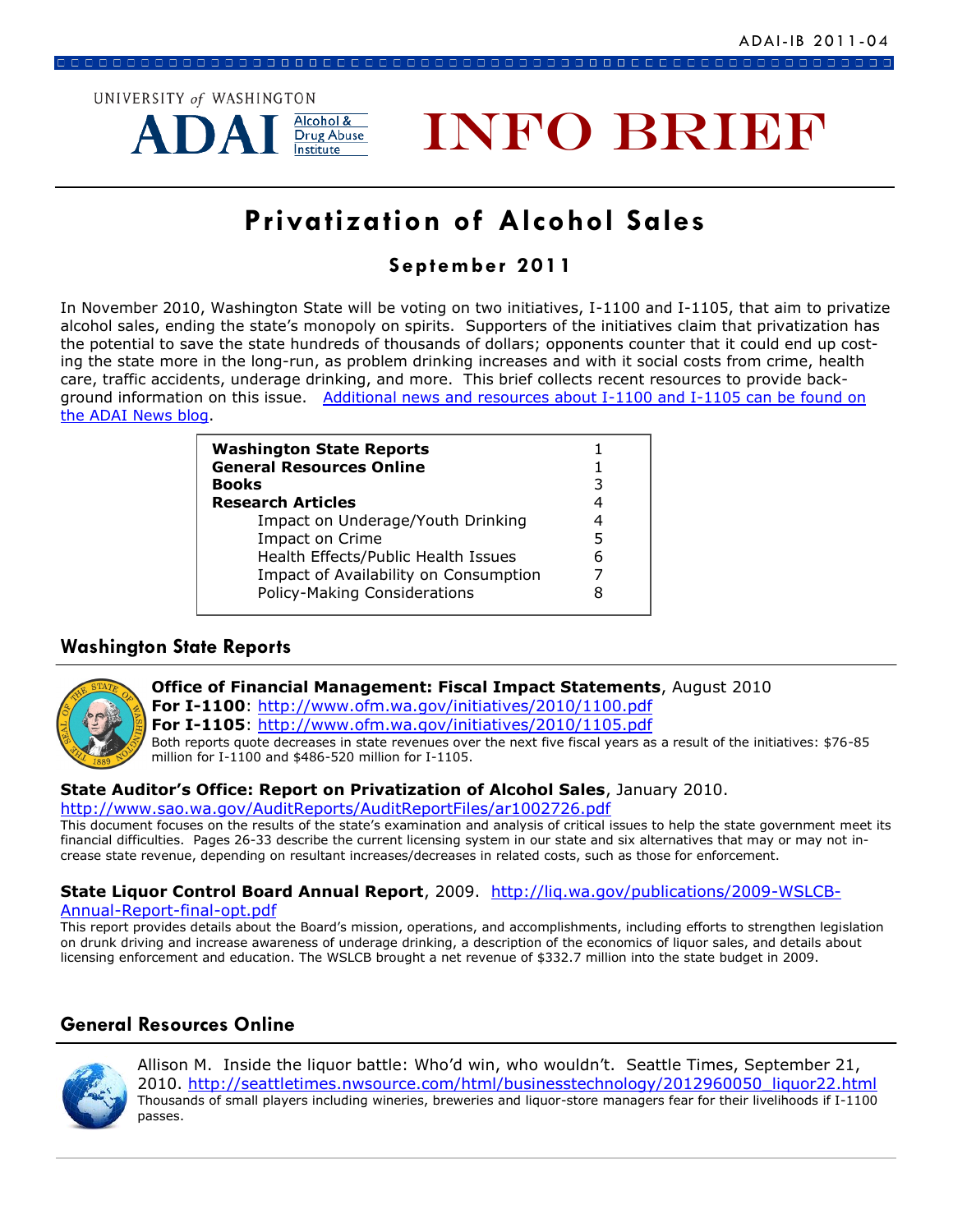Allison M. Report Says State Will Lose Money if Liquor Initiatives Pass. *Seattle Times*, August 12, 2010. [http://seattletimes.nwsource.com/html/businesstechnology/2012609892\\_liquorcost13.html](http://seattletimes.nwsource.com/html/businesstechnology/2012609892_liquorcost13.html).

State and local governments stand to lose hundreds of millions of dollars if voters pass either of two initiatives on the Nov. ballot putting WA state out of the liquor business, according to analyses by the state's Office of Financial Management (OFM).

Anderson C. Wash Ponders privatizing liguor sales. KUOW News blog post, Jan 2010. [http://www.kuow.org/](http://www.kuow.org/program.php?id=19296) [program.php?id=19296](http://www.kuow.org/program.php?id=19296)

Transcript of a radio interview about privatization in Washington state between KUOW reporter Chantal Anderson and members of the community, policy makers, and the state liquor control board.

Anderson R. Battle of the Booze: Competing Privatization Initiatives Offer More Questions Than Answers. Seattle Weekly July 28, 2010. <http://www.seattleweekly.com/2010-07-28/news/battle-of-the-booze/> This article from a local Seattle weekly newspaper describes the origin and potential effects of the two initiatives in Washington State.

Antalova L, Martinic M. Beverage alcohol availability controls. *ICAP Reviews* 2005; 1:1-15. [http://](http://www.icap.org/LinkClick.aspx?fileticket=M%2fKa2bYqf9M%3d&tabid=76) [www.icap.org/LinkClick.aspx?fileticket=M%2fKa2bYqf9M%3d&tabid=76](http://www.icap.org/LinkClick.aspx?fileticket=M%2fKa2bYqf9M%3d&tabid=76)

Provides an introductory review of availability controls, examines three case studies, and finds that harmful outcomes of consumption are more closely related to drinking patterns than with overall consumption in general. Therefore, availability controls may not be sufficient to address harm.

Alcohol Policy Information System: Alcohol Control Systems. [http://www.alcoholpolicy.niaaa.nih.gov/](http://www.alcoholpolicy.niaaa.nih.gov/Alcohol_Control_Systems_Retail_Distribution_Systems_for_Spirits.html?tab=Maps) Alcohol Control Systems Retail Distribution Systems for Spirits.html?tab=Maps This document describes current laws addressing retail distribution of distilled spirits including state-run, private licensed sellers or combination systems (Jan 1, 2009)

Centers for Disease Control & Prevention: Preventing Excessive Alcohol Use: Regulation of Alcohol Outlet Density. <http://www.thecommunityguide.org/alcohol/outletdensity.html>

This page reports the [Recommendations of the Force on Community Preventive Services](http://www.thecommunityguide.org/about/methods.html#categories) on the use of regulatory authority (e.g. through licensing and zoning) to limit alcohol outlet density on the basis of sufficient evidence of a positive association between outlet density and excessive alcohol consumption and related harms. on task force recommendations on the use of regulatory authority to limit alcohol outlet density (on the basis of sufficient evidence of a positive association between availability and consumption/harm).

La Corte R (Associated Press). State considers privatizing liquor sales. *KOMO News* Feb 6, 2010. [http://](http://www.komonews.com/news/83721417.html) [www.komonews.com/news/83721417.html](http://www.komonews.com/news/83721417.html)

Includes interviews with local legislators regarding their positions on the privatization initiative headed for a vote in November 2010.

Madrid, Cienna. Shut up and swallow: How we ended up with two flawed liquor initiatives and why they're our only hope. The Stranger (newspaper), August 31, 2010. [http://www.thestranger.com/](http://www.thestranger.com/seattle/shut-up-and-swallow/Content?oid=4786957) [seattle/shut-up-and-swallow/Content?oid=4786957](http://www.thestranger.com/seattle/shut-up-and-swallow/Content?oid=4786957)

This article in the Seattle alternative weekly newspaper *The Stranger* raises a number of interesting points about the impact of the two privatization initiatives on the ballot this fall, as well as the question: what happens if they *both* pass?

The Marin Institute: The Marin Institute is an alcohol industry watchdog, publishing a variety of articles and other informational resources on the industry's actions related to products, promotions, and social influence. Here are a few of their pages about privatization:

[Report: Control State Politics: How Big Alcohol is Dismantling Regulation State by State](http://www.marininstitute.org/site/index.php?option=com_content&view=article&id=546&Itemid=15) (includes a [Q&A on the Washington State Initiatives\)](https://www.marininstitute.org/site/images/stories/pdfs/wash_qna_1100_1105.pdf) [Privatization of State-Run Alcohol Sales, 2010](https://www.marininstitute.org/site/images/stories/pdfs/privatization_talking_points.pdf) [State Control of Alcohol](https://www.marininstitute.org/site/images/stories/pdfs/controlstates_factsheet.pdf) [Report: In the Red: Alcohol Revenue and State Budgets in Crisis](http://www.marininstitute.org/site/resources/reports/431-report-in-the-red-alcohol-revenue-and-state-budgets-in-crisis.html) [Raising Alcohol Taxes Reduces Harm](https://www.marininstitute.org/site/images/stories/pdfs/raising_taxes_reduces_harm.pdf) [Alcohol-related Harm in the U.S.](https://www.marininstitute.org/site/images/stories/pdfs/alcohol_harm.pdf) [Alcohol-related Health Disparities](https://www.marininstitute.org/site/images/stories/pdfs/health_disparities.pdf)

Martz M. Critics see more problems with ABC privatization. Richmond Times-Dispatch Sept. 19, 2010. <http://www2.timesdispatch.com/news/virginia-news/2010/sep/19/vabc19-ar-512942/>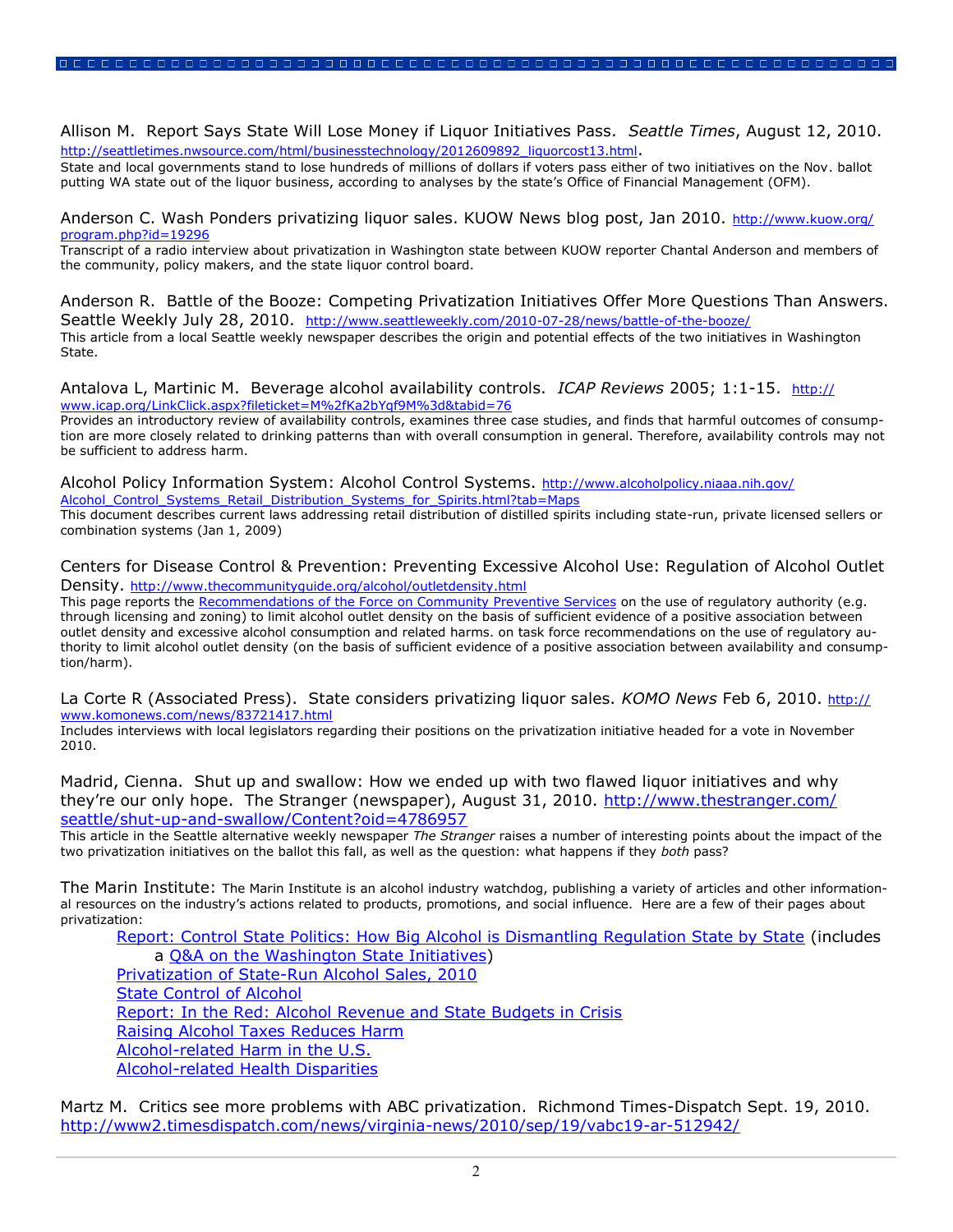Article about Virginia Governor Bob McDonnell's plan to make Virginia the first state to move from total control of liquor sales to a fully private market.

Municipal Research and Services Center of Washington: Liguor Initiatives I-1100 and I-1105. [http://](http://www.mrsc.org/subjects/finance/I-1100and-1105.aspx) [www.mrsc.org/subjects/finance/I-1100and-1105.aspx](http://www.mrsc.org/subjects/finance/I-1100and-1105.aspx)

This web site describes the two initiatives and provides links to a variety of organizations (both for and against), fiscal impact statements, local government documents related to alcohol privatization, and news articles/editorials.

National Alcohol Beverage Control Association. <http://www.nabca.org/>

Provides comprehensive policy and information resources about the regulation, control, distribution, and sale of alcoholic beverages. See also: [Alcohol Policy Research and Alcoholic Beverage Control Systems: An Annotated Bibliography and Review / 2nd ed.](http://www.nabca.org/Resources/Files/2009_WEB_AB2.pdf)

Oplinger K, Pierson T. Privatizing liquor sales will help state budget [editorial]. *The News Tribune*  (Tacoma, WA) 2010, July 19. <http://www.thenewstribune.com/2010/03/14/1108982/privatizing-liquor-sales-will.html> Two local Chamber of Commerce representatives discuss the positive impact of privatization on Washington state's budget problems.

Pulito J, Davies A. Government-run liquor stores: The social impact of privatization. *Policy Brief from the Commonwealth Foundation* 2009;21(3):16p. [http://www.commonwealthfoundation.org/](http://www.commonwealthfoundation.org/docLib/20091029_StateStores%28Pulito%29.pdf) [docLib/20091029\\_StateStores%28Pulito%29.pdf](http://www.commonwealthfoundation.org/docLib/20091029_StateStores%28Pulito%29.pdf)

This brief provides several arguments regarding the advantages of privatization, including increased efficiency, additional state revenue from the sale of liquor licenses, and evidence that suggests that control of alcohol markets does not imply control of alcohol consumption.

Washington Policy Center: Modernizing WA's Liquor Control System (2002-2003). [http://](http://www.washingtonpolicy.org/publications/notes/modernizing-washingtons-liquor-control-system) [www.washingtonpolicy.org/publications/notes/modernizing-washingtons-liquor-control-system](http://www.washingtonpolicy.org/publications/notes/modernizing-washingtons-liquor-control-system) This web document by Eric Montague, Policy Analyst, argues that selling off the government's statewide chain of liquor stores would help streamline the government and reduce the deficit.

#### **Books**



Alcohol: No Ordinary Commodity: Research and Public Policy. Babor TF, Caetano R, Casswell S, et al. New York: Oxford University Press 2003, 290p. ISBN: 0192632612. [Google preview](http://books.google.com/books?id=mYiWQgAACAAJ&dq=0192632612&hl=en&ei=G7xETIi9CZCcsQOk4u3wDA&sa=X&oi=book_result&ct=result&resnum=1&ved=0CCoQ6AEwAA) The book describes evidence-based and effective policies for the prevention and management of alcohol-related problems, including recent advances in alcohol research that have direct relevance for the development of effective alcohol policies at the local, national and international levels. This book is a scientific treatise on what alcohol policy is, why it is needed, which interventions are effective, how policy is made, and how scientific evidence can inform the policy-making process.

#### Paying the Tab: The Economics of Alcohol Policy.

Cook PJ. Princeton: Princeton University Press, 2007, 262p. ISBN: 0691125201. [Google preview](http://books.google.com/books?id=L8zquHBTyf4C&printsec=frontcover&dq=0691125201&hl=en&ei=M7xETPb0F46ksQOolozqDA&sa=X&oi=book_result&ct=result&resnum=1&ved=0CCsQ6AEwAA) This book explores the social science literature of alcohol control in the U.S. since the repeal of Prohibition. Public policy issues are discussed, as well as the social costs of alcohol use.

Sober Reflections: Commerce, Public Health, and the Evolution of Alcohol Policy in Canada, 1980-2000. Giesbrecht N, et al (eds.). Montreal: McGill-Queen's University Press, 2006, 391p. ISBN: 0773528644. [Google preview](http://books.google.com/books?id=vXt6PAAACAAJ&dq=0773528644&hl=en&ei=S7xETMz1N4OisQO2mKWJDA&sa=X&oi=book_result&ct=result&resnum=1&ved=0CCgQ6AEwAA)

Reviews the development of national alcohol policies in Canada, examining the roles of key players, and conflicting ideological, social, health, and commercial agendas.

Government Regulation of the Alcohol Industry: The Search for Revenue and the Common Good. McGowan R. Westport, CT: Quorum Books, 1997, 171p. ISBN: 1567200346. [Google preview](http://books.google.com/books?id=vwIBrSD9cVYC&printsec=frontcover&dq=1567200346&hl=en&ei=X7xETJvkJoi-sQPJzvSWDA&sa=X&oi=book_result&ct=result&resnum=1&ved=0CCoQ6AEwAA)

Since the end of Prohibition, policy makers have developed a "tolerance" for alcohol, but continue to grapple with the question of how to deal with alcohol-related harms. This book describes the current structure and strategies in the alcohol industry, as well as how public policy measures affect the sale of alcohol at the state level.

Social and Economic Control of Alcohol: The 21<sup>st</sup> Amendment in the 21<sup>st</sup> Century. Jurkiewicz CL, Painter MJ. Taylor & Francis, Inc., 2007, ISBN: 9781420054637. [Google preview](http://books.google.com/books?id=glbBW4bN-P0C&printsec=frontcover&dq=9781420054637&hl=en&ei=c7xETPsJiPazA57nwJUM&sa=X&oi=book_result&ct=result&resnum=1&ved=0CCoQ6AEwAA)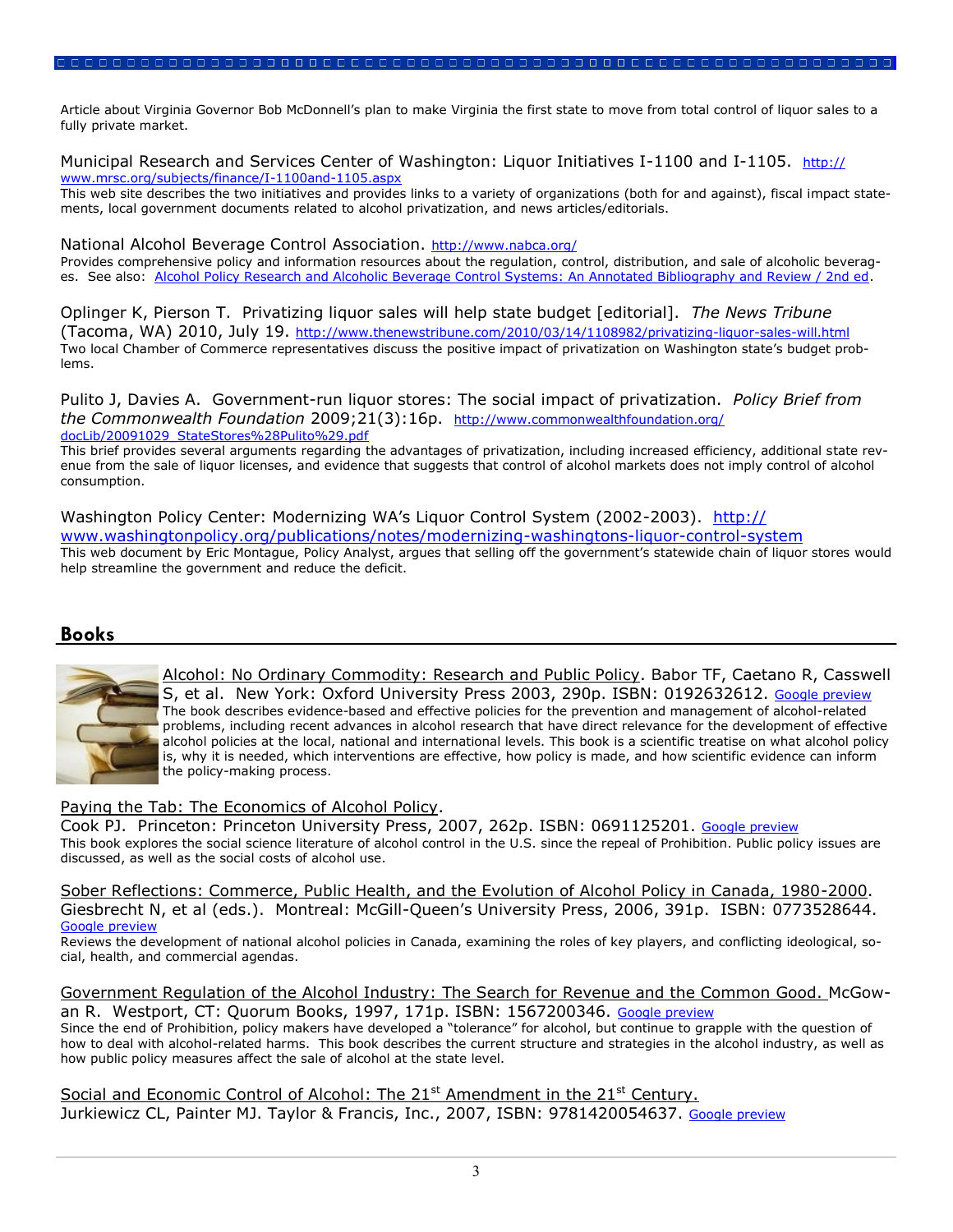This book synthesizes the divergent, multi-disciplinary perspectives on alcohol sales, regulation, and consumption, examining the basis for our current regulatory policies and describing the current research findings and trends regarding the relationships between regulation, sales, and consumption.

# **Research Articles**

### **LIQUOR CONTROL POLICY AND UNDERAGE/YOUTH DRINKING**



Ahlstrom S, Huhtanen P. The effects of perceived availability of different alcoholic beverages on young people's drinking in Europe: A comparative exploration. *Contemporary Drug Problems* 2007;34(4):559-574.

Perceived good availability of wine and spirits increases the probability of both purchasing and drinking alcohol among young people in Europe.

Chen MJ, Gruenewald PJ, Remer LG. Does alcohol outlet density affect youth access to alcohol? *Journal of Adolescent Health* 2009;44(6):582-9. [Free article in PubMed Central](http://www.ncbi.nlm.nih.gov/pmc/articles/PMC2736854)

Zip code alcohol outlet density is positively related to the likelihood and frequency of adolescents getting alcohol through various sources, including commercial outlets, friends, home/family members, and underage peers.

Kypri K, Bell ML, Hay GC, Baxter J. Alcohol outlet density and university student drinking: A national study. *Addiction* 2008;103(7):1131-8. DOI: [10.1111/j.1360-0443.2008.02239.x](http://dx.doi.org/10.1111/j.1360-0443.2008.02239.x) Positive associations exists between alcohol outlet density and individual university student drinking and related problems. Increasing alcohol outlet density, and particularly off-premise licenses (grocery/liquor stores, e.g.), may increase alcohol-related harm in this population.

Miller T, Snowden C, Birckmayer J, Hendrie D. Retail alcohol monopolies, underage drinking, and youth impaired driving deaths. *Accident Analysis & Prevention* 2006;38(6):1162-7. DOI: [10.1016/j.aap.2006.05.003](http://dx.doi.org/10.1016/j.aap.2006.05.003) States with a retail monopoly over spirits or wine/spirits had 14.5% fewer teens reporting any alcohol consumption and 16.7% fewer reporting binge drinking (past 30 days), as well as 9.3% fewer alcohol-impaired driving deaths for those under age 21. Alcohol monopolies may prevent 45 impaired driving deaths annually; continuing existing retail alcohol monopolies should help control underage drinking and associated harms.

Nelson TF, Naimi TS, Brewer RD, Wechsler H. The state sets the rate: The relationship among statespecific college binge drinking, state binge drinking rates, and selected state alcohol control policies. *American Journal of Public Health* 2005; 95:441–446. [Free in PubMed Central](http://www.pubmedcentral.nih.gov/articlerender.fcgi?tool=pubmed&pubmedid=15727974)

Students attending college in states with 4+ alcohol control laws were significantly less likely to be heavy, episodic drinkers than students attending college in states with fewer such laws.

Paschall MJ, Grube JW, Kypri K. Alcohol control policies and alcohol consumption by youth: A multinational study. *Addiction* 2009;104(11):1849-55. DOI: [10.1111/j.1360-0443.2009.02698.x](http://dx.doi.org/10.1111/j.1360-0443.2009.02698.x) This study examined relationships between alcohol control policies and adolescent alcohol use in 26 countries and found that more comprehensive and stringent alcohol control policies, particularly those affecting availability and marketing, are associated with lower prevalence/frequency of adolescent consumption and age of first use.

Parker RN, Williams KR, McCaffree KJ, et al. Alcohol availability and youth homicide in the 91 largest US cities, 1984-2006. Drug and Alcohol Review 2011;30(5):505-514. DOI: [10.1111/j.1465-3362.2011.00336.x](http://dx.doi.org/10.1111/j.1465-3362.2011.00336.x) This study found that the density of alcohol outlets had a significant positive effect on youth homicide for those aged 13-17 and 18- 24. Such positive effects have been found for adults in similar studies, but this is the first study to report such evidence for teens and young adults. Reduction of the density of retail alcohol outlets may be an effective tool for violent crime reduction among youths.

Treno AJ, Grube JW, Martin SE. Alcohol availability as a predictor of youth drinking and driving: a hierarchical analysis of survey and archival data. *Alcoholism: Clinical & Experimental Research* 2003;27(5):835 -40. DOI: [10.1097/01.ALC.0000067979.85714.22](http://dx.doi.org/10.1097/01.ALC.0000067979.85714.22)

Alcohol outlet density in CA, as measured by the number of on-premise (bars/restaurants) and off-premise (liquor/grocery stores) establishments licensed to sell, was associated with both drinking and driving and riding with drinking drivers, with younger respondents and females more likely to be affected by outlet densities.

Wechsler H, Lee JE, Nelson TF, Lee H. Drinking and driving among college students: The influence of al-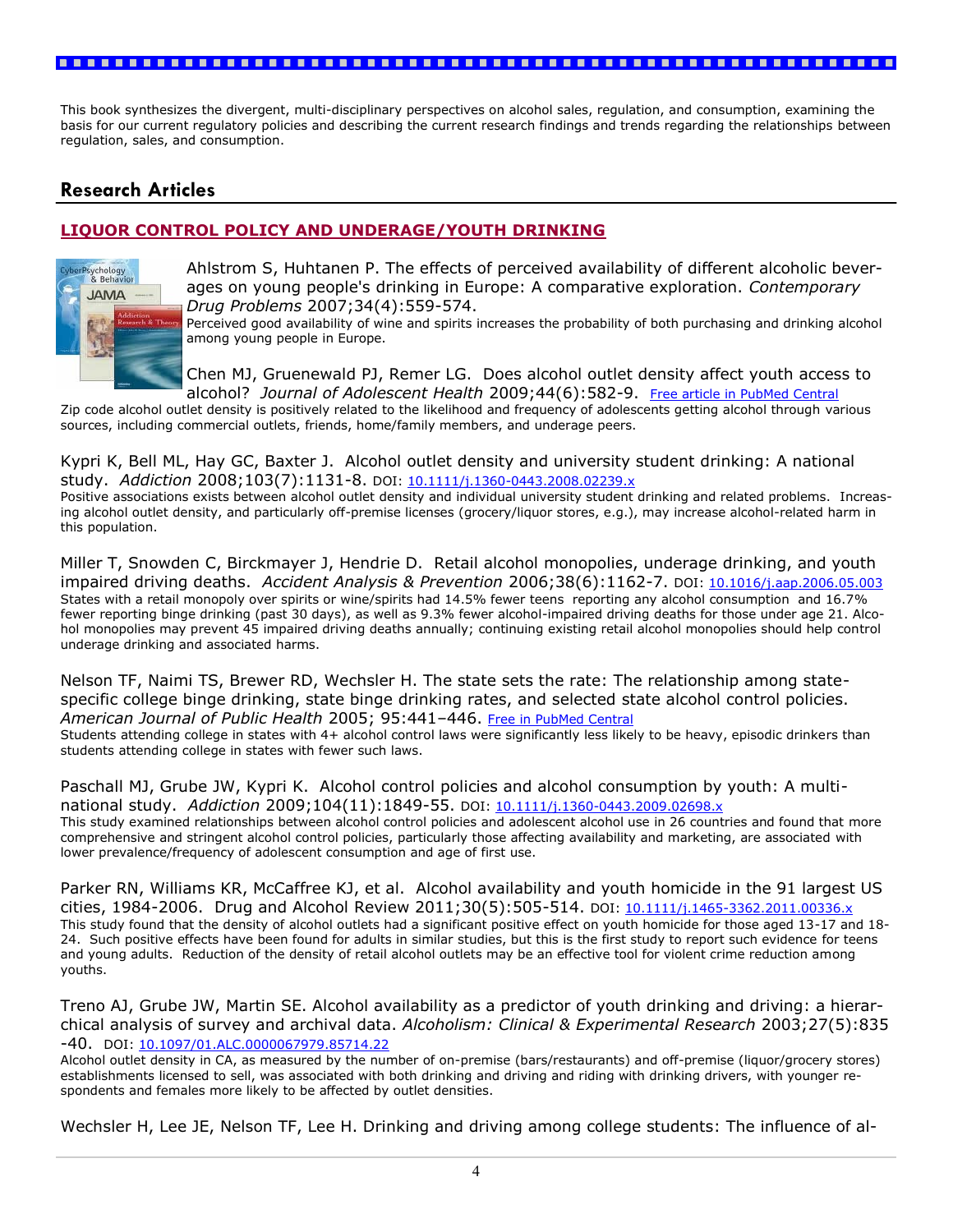cohol-control policies. *American Journal of Preventive Medicine* 2003;25(3):212-218. DOI: [10.1016/S0749-](http://dx.doi.org/10.1016/S0749-3797%2803%2900199-5) [3797\(03\)00199-5](http://dx.doi.org/10.1016/S0749-3797%2803%2900199-5)

The occurrence of DUI among college students differs significantly according to the policy environment at local and state levels and the enforcement of those policies; comprehensive policies and strong enforcement are promising interventions to reduce DUI among college students.

Wechsler H, Nelson TF. Will increasing alcohol availability by lowering the minimum legal drinking age decrease drinking and related consequences among youths? *American Journal of Public Health* 2010;100 (6):986-92. DOI: [10.2105/AJPH.2009.178004](http://dx.doi.org/10.2105/AJPH.2009.178004)

Alcohol use health consequences are considerable; prevention efforts are needed for adolescents/college students. The national drinking age of 21 years is a primary alcohol-control policy in the U.S. supported by strong empirical evidence.

#### **LIQUOR CONTROL POLICY AND CRIME**

Branas CC, Elliott MR, Richmond TS, Culhane DP, Wiebe DJ. Alcohol consumption, alcohol outlets, and the risk of being assaulted with a gun. *Alcoholism: Clinical & Experimental Research* 2009;33(5):906-15. [Free in PubMed Central](http://www.ncbi.nlm.nih.gov/pmc/articles/PMC2831052/?tool=pubmed)

Gun assault risk to individuals near off-premise alcohol outlets (grocery/liquor stores, e.g.) is about the same as or statistically greater than the risk they incur from heavy drinking. The combination of heavy drinking and being near off-premise outlets resulted in greater risk of gun assault than either factor alone.

Campbell CA, Hahn RA, Elder R, Brewer R, Chattopadhyay S, Fielding J, Naimi TS, Toomey T, Lawrence B, Middleton JC. The effectiveness of limiting alcohol outlet density as a means of reducing excessive alcohol consumption and alcohol-related harms. *American Journal of Preventive Medicine* 2009;37 (6):556-69. DOI: [10.1016/j.amepre.2009.09.028](http://dx.doi.org/10.1016/j.amepre.2009.09.028)

This study found that greater alcohol outlet density is associated with increased alcohol consumption and related harms, including medical harms, injury, crime, and violence.

Gorman DM, Speer PW, Gruenewald PJ, Labouvie EW. Spatial dynamics of alcohol availability, neighborhood structure and violent crime. *Journal of Studies on Alcohol* 2001;62(5):628-36. Spatial analysis suggests that increasing the number of alcohol outlets elevates the rate of violent crime within the immediate neighborhood context, though not in surrounding neighborhoods.

Gruenewald PJ, Johnson FW, Treno AJ. Outlets, drinking and driving: A multilevel analysis of availability. *Journal of Studies on Alcohol* 2002;63(4):460-8.

Outlet density and preferred drinking location when considered together with individual drinking patterns increase rates of DUI/DWI and thereby increase the potential for alcohol-related accidents.

Livingston M. Alcohol outlet density and harm: Comparing the impacts on violence and chronic harms. *Drug and Alcohol Review* 2011;30(5):515-523. DOI: [10.1111/j.1465-3362.2010.00251.x](http://dx.doi.org/10.1111/j.1465-3362.2010.00251.x)

This study examines trends in hospital admission data for assault and for alcohol use disorders over a 14 year period and their relationship with the density of three kinds of alcohol outlets. Results suggest that density of alcohol outlets where the main activity is drinking (i.e. pubs) is positively related to rates of assault-related hospital admissions, while the density of off-premise alcohol outlets (i.e. liquor stores) is related to the rate of alcohol use disorders.

McKinney CM, Caetano R, Harris TR, Ebama MS. Alcohol availability and intimate partner violence among US couples. *Alcoholism: Clinical & Experimental Research* 2009;33(1):169-76. [Free in PubMed Central](http://www.ncbi.nlm.nih.gov/corehtml/query/egifs/http:--www.pubmedcentral.nih.gov-corehtml-pmc-pmcgifs-pubmed-pmc-MS.gif) As alcohol outlet density increases, so does the risk of male-to-female partner violence (MFPV). Given that MFPV accounts for the majority of injuries related to intimate partner violence, policy makers should consider the benefit of limiting alcohol outlet density to reduce MFPV and its adverse consequences.

Parker RN, Luther K, Murphy L. Availability, gang violence and alcohol policy: Gaining support for alcohol regulation. *Contemporary Drug Problems 2007*;34(4):611-633.

This study examined the relationship between alcohol availability and gang violence, finding a direct relationship between alcohol outlet density and youth gang activity. Regulations on density of alcohol outlets may reduce or prevent gang-related violence.

Treno AJ, Johnson FW, Remer LG, Gruenewald PJ. The impact of outlet densities on alcohol-related crashes: a spatial panel approach. Accident Analysis & Prevention 2007;39(5):894-901. DOI: [10.1016/](http://dx.doi.org/10.1016/j.aap.2006.12.011) [j.aap.2006.12.011](http://dx.doi.org/10.1016/j.aap.2006.12.011)

Controlling for cross-sectional differences between zip codes, increases in numbers of licensed alcohol retail establishments, especially bars and off-premise outlets (grocery/liquor stores, e.g.) increase rates of car crashes and related injuries associated with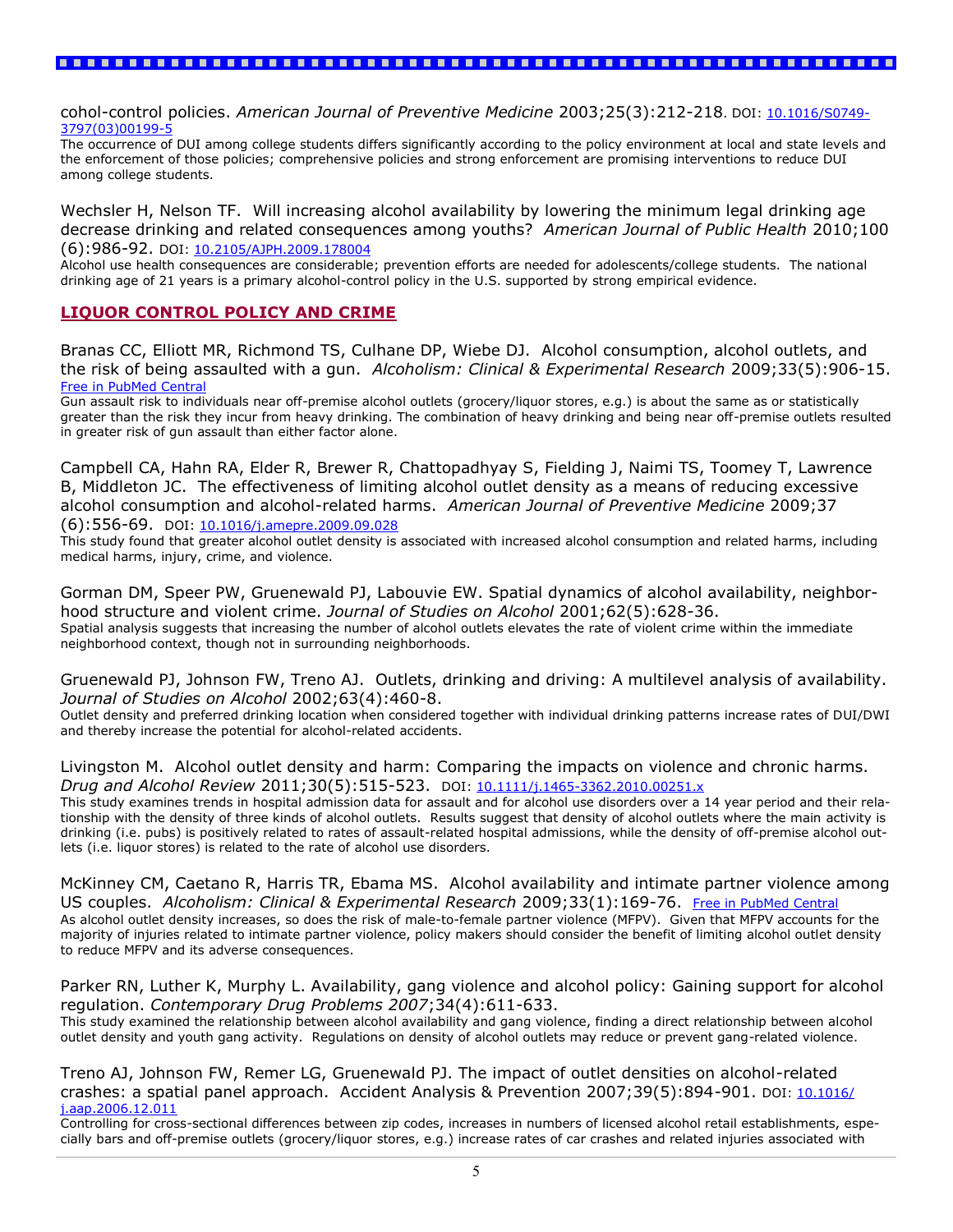DUI/DWI.

Trolldal B. An investigation of the effect of privatization of retail sales of alcohol on consumption and traffic accidents in Alberta, Canada. *Addiction* 2005;100(5):662-71. DOI: [10.1111/j.1360-0443.2005.01049.x](http://dx.doi.org/10.1111/j.1360-0443.2005.01049.x) Partial-privatization of retail sales of alcohol in Alberta took place in the late 1980s/early 1990s and had a significant permanent effect on the sale of spirits, though the effect was not large enough to affect total sales or fatal traffic accidents. The fact that sales on the wholesale level continued to be monopolized, however, along with the fact that alcohol sales were never allowed in grocery stores, may explain the lack of larger effects.

#### **LIQUOR CONTROL POLICY AND HEALTH EFFECTS/PUBLIC HEALTH ISSUES**

Anglin L, Giesbrecht N, Talomiteanu A, McAllister J, Ogborne A. Public perception of alcohol policy issues relating directly or indirectly to privatization: Results from a 1999 Ontario survey. *Canadian Journal of Public Health* 2003;94(3):201-6

Disapproval of alcohol privatization is strong in Ontario, but would likely be even stronger if more people realized there is often a connection between privatization and increased outlet density, relaxation of other controls, and less consideration for public health.

Cook PJ, Moore MJ. The economics of alcohol abuse and alcohol-control policies. *Health Affairs* 2002;21 (2):120-133. [Free online](http://content.healthaffairs.org/cgi/content/full/21/2/120)

Consumers tend to drink less ethanol, and have fewer alcohol-related problems, when alcoholic beverage prices are increased or alcohol availability is restricted.

Greenfield TK, Giesbrecht NA. Views of alcohol control policies in the 2000 National Alcohol Survey: What news for alcohol policy development in the US and its states? *Journal of Substance Use* 2007;12(6):429- 444. DOI: [10.1080/14659890701262262](http://dx.doi.org/10.1080/14659890701262262)

More Americans believe treatment, prevention, and consumer warnings are effective alcohol policies, despite the research supporting the greater efficacy of control policies like raising drinking age and restricting sales. More education of the public is needed.

Johnson FW, Gruenewald PJ, Remer LG. Suicide and alcohol: Do outlets play a role? *Alcoholism: Clinical & Experimental Research* 2009;33(12):2124-33. DOI: [10.1111/j.1530-0277.2009.01052.x](http://dx.doi.org/10.1111/j.1530-0277.2009.01052.x) Suicides, both attempted and completed, occur at greater rates in rural community areas with greater alcohol densities. Suicide rates were also higher in areas with greater off-premises outlet densities (grocery/liquor stores).

King L, Hamm P, Stuckler D. Rapid large-scale privatization and death rates in ex-communist countries: An analysis of stress-related and health system mechanisms. *International Journal of Health Services* 2009;39(3):461-89. DOI: [10.2190/HS.39.3.c](dx.doi.org/10.2190/HS.39.3.c)

Implementation of rapid, large-scale alcohol privatization programs in post-communist countries transitioning to capitalism was associated with significant declines in life expectancy, as well as greater alcohol-related deaths, heart disease, and suicide rates. Rapid privatization also contributed to a decline in health care resources such as the number of physicians, dentists, and hospital beds per capita.

Mäkelä P, Osterberg E. Weakening of one more alcohol control pillar: a review of the effects of the alcohol tax cuts in Finland in 2004. *Addiction* 2009;104(4):554-63. DOI: [10.1111/j.1360-0443.2009.02517.x](http://dx.doi.org/10.1111/j.1360-0443.2009.02517.x) Alcohol taxation and prices affect consumption and related harms. In Finland in 2004, the poorest parts of the population experienced the greatest increase health-related harms after cuts in alcohol prices.

Rehm J, Baliunas D, Borges GL, Graham K, Irving H, Kehoe T, Parry CD, et al. The relation between different dimensions of alcohol consumption and burden of disease: An overview. *Addiction* 2010;105 (5):817-43. DOI: [10.1111/j.1360-0443.2010.02899.x](http://dx.doi.org/10.1111/j.1360-0443.2010.02899.x)

There is strong evidence of a causal impact of average volume of alcohol consumption and a wide variety of major diseases, including tuberculosis, multiple types of cancer, depressive disorders, epilepsy, heart diseases, stroke, and more. Increased level of consumption correlates directly to increased risk, with a higher effect on mortality compared to morbidity.

Stockwell T, Zhao J, Macdonald S, Vallance K, Gruenewald P, Ponicki W, Holder H, Treno A. Impact on alcohol-related mortality of a rapid rise in the density of private liquor outlets in British Columbia: A local area multi-level analysis. Addiction 2011 (in press). DOI: [10.1111/j.1360-0443.2010.03331.x](http://dx.doi.org/10.1111/j.1360-0443.2010.03331.x) This article found that rapidly rising densities of private liquor sales in British Columbia from 2003 to 2008 was associated with a significant local-area increase in rates of alcohol-related death (3.25% increase in deaths for every 20% increase in private store density).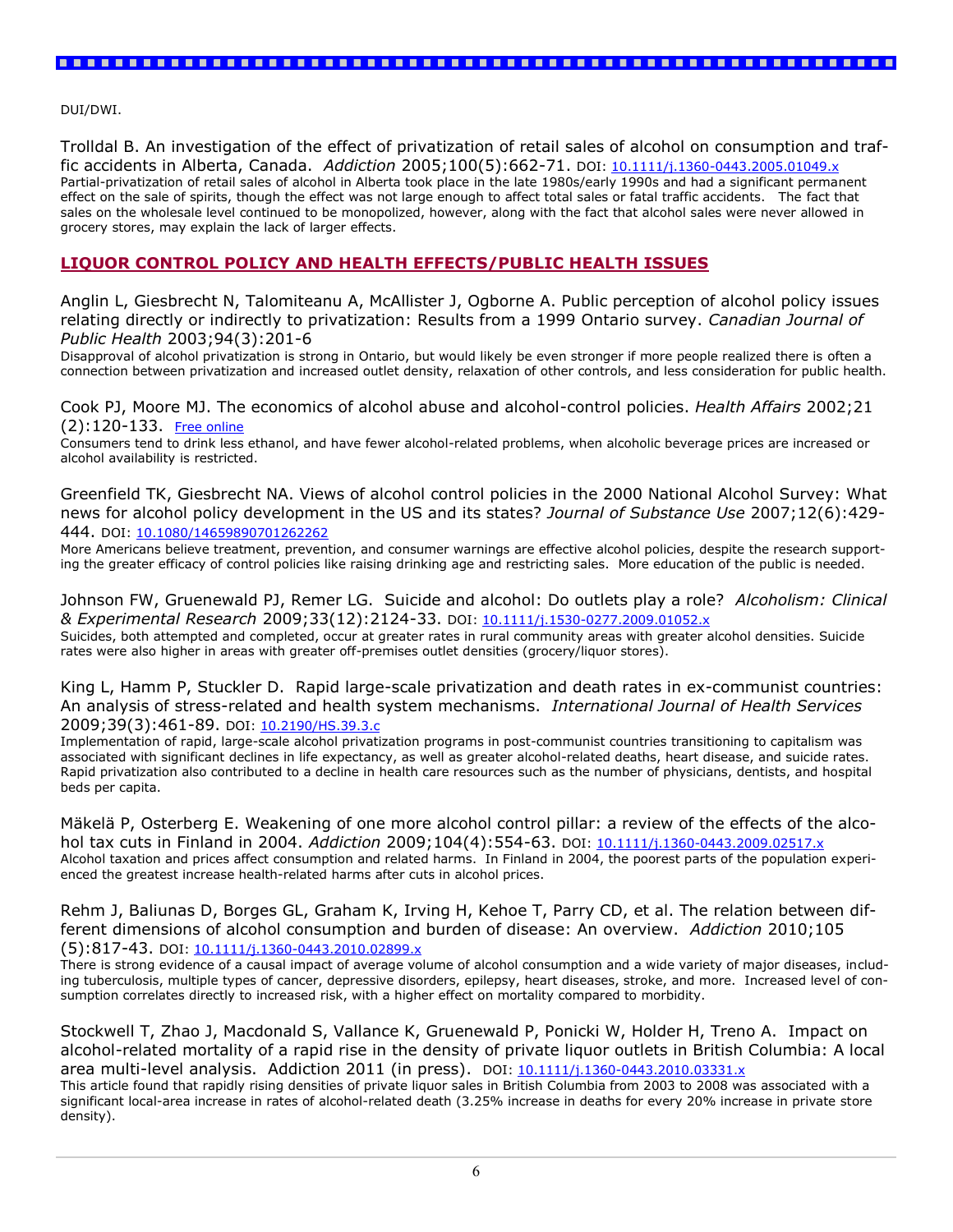Treno AJ, Gruenewald PJ, Johnson FW. Alcohol availability and injury: the role of local outlet densities. *Alcoholism: Clinical & Experimental Research* 2001;25(10):1467-71. DOI: [10.1111/j.1530-0277.2001.tb02148.x](http://dx.doi.org/10.1111/j.1530-0277.2001.tb02148.x) This article analyzed self-reports of alcohol-involved injury and death in California, related to on-premise (bars/restaurants) and off -premise (liquor/grocery stores) establishments licensed to sell alcohol. A clear association between alcohol outlet density and selfreported injuries was found. Alcohol availability seems to be related to self-reported injury; the mechanisms behind this relationship are not clear.

#### Zalcman RF, Mann RE. The effects of privatization of alcohol sales in Alberta on suicide mortality rates. *Contemporary Drug Problems* 2007;34(4):589-609.

Analyses of retail alcohol sale privatization in Alberta found that privatization resulted in either temporary or permanent increases in suicide mortality rates. Alcohol alcohol-related factors, including consumption levels and Alcoholics Anonymous membership rates, also affected suicide mortality.

# **LIQUOR CONTROL POLICY AND THE IMPACT OF AVAILABILITY ON CONSUMPTION**

Anderson P, Chisholm D, Fuhr DC. Effectiveness and cost-effectiveness of policies and programmes to reduce the harm caused by alcohol. *Lancet* 2009;373(9682):2234-46. DOI: [10.1016/S0140-6736\(09\)60744-3](http://dx.doi.org/10.1016/S0140-6736%2809%2960744-3) Systematic reviews show that policies making alcohol more expensive and less available, and banning alcohol advertising, are highly cost-effective strategies to reduce alcohol consumption and related harm.

D'Abbs PH. Community action and regulation of alcohol availability: Modeling the connections. *Nordic Studies on Alcohol & Drugs [English Suppl]* 2003;20:56-68.

Liquor licensing and control on alcohol availability could be used as a means of reducing alcohol consumption and its related harms, using US liquor licensing practices as a model for Australia.

#### Gruenewald PJ, Madden P, Janes K. Alcohol availability and the formal power and resources of state alcohol beverage control policies. *Alcoholism: Clinical & Experimental Research* 1992;16(3):591-7. DOI: [10.1111/j.1530-0277.1992.tb01422.x](http://dx.doi.org/10.1111/j.1530-0277.1992.tb01422.x)

This article investigates the degree to which monopoly states and license policies impact alcohol outlets and subsequent consumption and finds that greater outlet densities were related to greater consumption (for beer) and greater levels of consumption were related to greater outlet densities (for wine).

Her M, Giesbrecht N, Room R, Rehm J. Privatizing alcohol sales and alcohol consumption: Evidence and implications. *Addiction* 1999;94(8):1125-29. DOI: [10.1046/j.1360-0443.1999.94811253.x](http://dx.doi.org/10.1046/j.1360-0443.1999.94811253.x)

This overview of recent privatization/deregulation experiences in North America and other settings found that most of the existing evaluation literature focuses on the net short-term results in terms of alcohol consumption levels. Privatization commonly results in a higher density of outlets, longer hours/more days of sale, changes in price, and a strong orientation of commercial aspects of alcohol sales with the introduction of new vested economic interests into alcohol management arrangements in the region. In many instances, these changes to alcohol are accompanied by an increase in per capita rates of consumption.

Her M, Giesbrecht N, Room R, Rehm J. Implications of privatizing/deregulating alcohol retail sales: Projections of alcohol consumption in Ontario. *Journal of Substance Abuse* 1998;10(4):355-73. DOI: [10.1016/](http://dx.doi.org/10.1016/S0899-3289%2899%2900011-5) [S0899-3289\(99\)00011-5](http://dx.doi.org/10.1016/S0899-3289%2899%2900011-5)

A projection of the consequences of privatization in Ontario, Canada, using assumptions based on Canadian and international research literature, finds that any an increase in alcohol consumption is likely to be associated with elevated levels of drinking-related problems.

Herring R, Thom B, Foster J, Franey C, Salazar C. Local responses to the Alcohol Licensing Act 2003: The case of Greater London. *Drugs: Education, Prevention & Policy* 2008;15(3):251-265. DOI: [10.1080/09687630801920641](http://dx.doi.org/10.1080/09687630801920641)

Changes in London licensing policies allowed for more flexible hours for both on- and off-license premises, in an attempt to create a more cosmopolitan, "café style" of drinking expected to reduce consumption and alcohol-related harm. Respondents asked about the changes did not report major problems or difficulties arising from the changes or extension of drinking/sale hours, but recognized it was too early to draw firm conclusions.

#### Holder HD, Wagenaar AC. Effects of the elimination of a state monopoly on distilled spirits' retail sales: A time-series analysis of Iowa. *British Journal of Addiction* 1990;85(12):1615-25.

In March 1987, all state retail stores were closed in Iowa and private establishments were licensed to sell distilled spirits. Analyses of consumption in Iowa post-privatization found a 9.5% increase in sales of distilled spirits, a 13.7% decline in wine sales, and no change in beer sales. Overall, privatization of spirits retail sales yielded a net increase in total alcohol consumption in Iowa.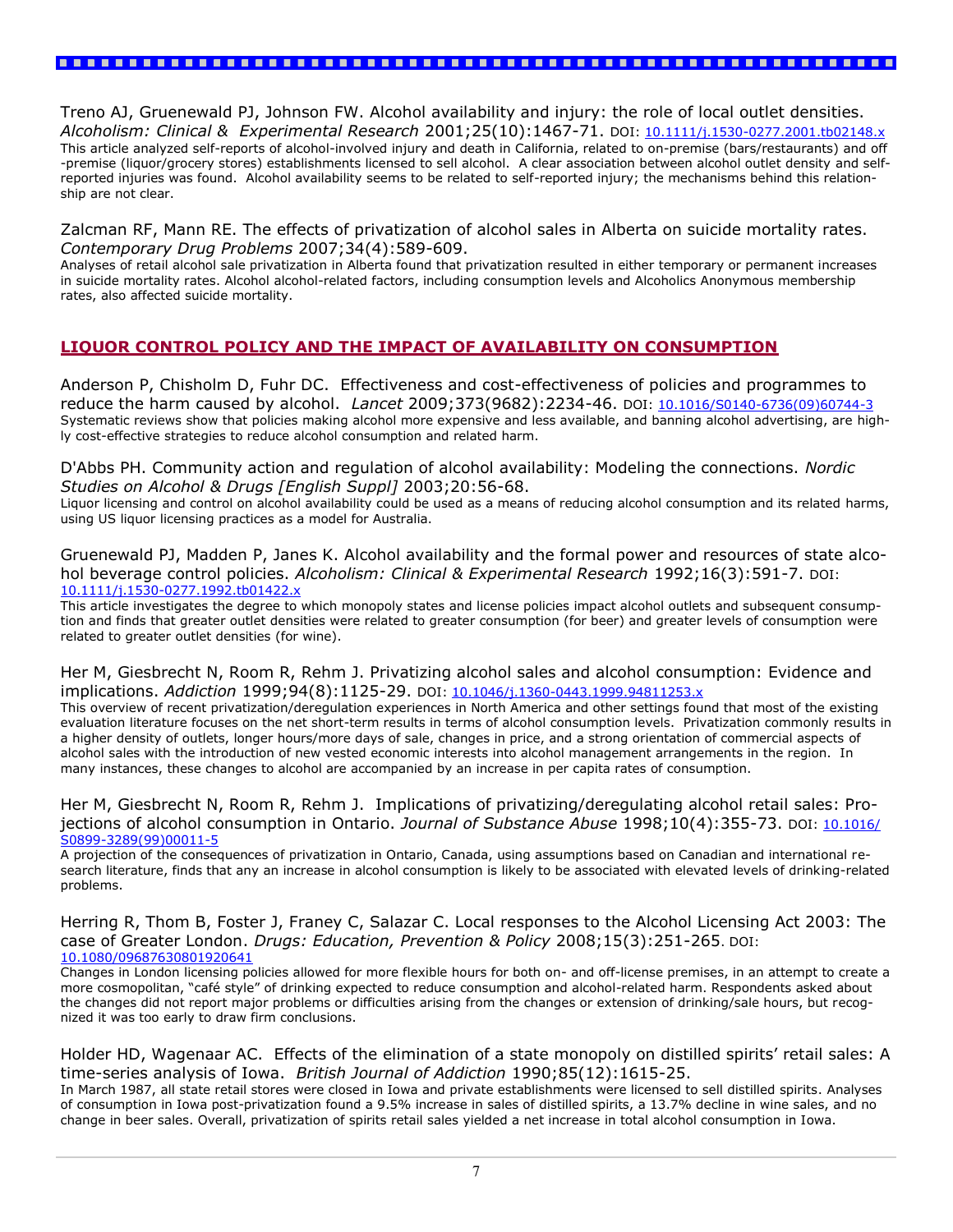Livingston M, Chikritzhs T, Room R. Changing the density of alcohol outlets to reduce alcohol-related problems. *Drug & Alcohol Review* 2007;26(5):557-66. DOI: [10.1080/09595230701499191](http://dx.doi.org/10.1080/09595230701499191)

This paper provides a review of the research literature on the effects of density of alcohol sales outlets on alcohol consumption and alcohol-related problems, suggests a new way of conceptualizing the relationships, and discusses the implications for reducing alcohol-related harm.

Stockwell T, Gruenewald P. Controls on the physical availability of alcohol. In: Heather N, Peters TJ, Stockwell T (eds.). INTERNATIONAL HANDBOOK OF ALCOHOL DEPENDENCE AND PROBLEMS. Chichester: John Wiley & Sons, Ltd., 2001, pp.699-719. [Google preview](http://books.google.com/books?id=RAnbAAAAMAAJ&q=INTERNATIONAL+HANDBOOK+OF+ALCOHOL+DEPENDENCE+AND+PROBLEMS&dq=INTERNATIONAL+HANDBOOK+OF+ALCOHOL+DEPENDENCE+AND+PROBLEMS&hl=en&ei=J7pETLmCLYjEsAOA4tmMDQ&sa=X&oi=book_result&ct=result&resnum=1&ved=0CCwQ6AEwAA)

This chapter reviews the evidence regarding the circumstances under which changes in the physical availability of alcohol (including changes to the legal drinking age, outlet densities, licensing laws, and trading hours) can affect consumption, high-risk drinking, and related harms.

Stockwell T, Zhao J, Macdonald S, Pakula B, Gruenewald P, Holder H. Changes in per capita alcohol sales during the partial privatization of British Columbia's retail alcohol monopoly 2003-2008: A multi-level local area analysis. *Addiction* 2009;104(11):1827-36. DOI: [10.1111/j.1360-0443.2009.02658.x](http://dx.doi.org/10.1111/j.1360-0443.2009.02658.x)

This article examined the impact on liquor sales in British Columbia after policy changes resulted in the increase in the density of private, rather than government-owned, liquor outlets. Results determined that the trend towards privatization of liquor outlets between 2003-2008 has contributed to increased per capita sales of alcohol in British Columbia and hence possibly also to increased alcohol-related harm.

Trolldal B, Ponicki W. Alcohol price elasticities in control and license states in the United States, 1982-99. *Addiction* 2005;100(8):1158-65. DOI: [10.1111/j.1360-0443.2005.001129.x](http://dx.doi.org/10.1111/j.1360-0443.2005.001129.x)

The demand for alcohol was significantly less sensitive to price changes in states in which alcohol sales are more restrictive and where transaction costs are correspondingly greater. A privatized market often results in an increase in fluctuation of costs for these beverages, as well as an increase in the physical availability and consumption of alcohol.

#### **LIQUOR CONTROL POLICY-MAKING CONSIDERATIONS**

Anderson P. Global alcohol policy and the alcohol industry. *Current Opinion in Psychiatry* 2009;22 (3):253-7. DOI: [10.1097/YCO.0b013e328329ed75](http://dx.doi.org/10.1097/YCO.0b013e328329ed75)

Current literature overwhelmingly finds that regulatory approaches (esp. those impacting price, availability, and marketing of alcohol) reduce the risk of alcohol-related harm, whereas educational approaches (including school-based education and public education campaigns) do not.

Edwards G, Holder HD. The alcohol supply: Its importance to public health and safety, and essential re-search questions. Addiction 2000;95 Suppl 4: S621-7. DOI: [10.1046/j.1360-0443.95.12s4.13.x](http://dx.doi.org/10.1046/j.1360-0443.95.12s4.13.x) This paper identifies the main questions concerning the supply side of alcohol: what drives alcohol supply?, what is the impact of supply on demand?, what are the benefits/risks to health stemming from deregulation, who are the important actors/influences?, and what can be learned from tobacco about the importance of supply?

Naimi TS, Brewer RD, Miller JW, Okoro C, Mehrotra C. What do binge drinkers drink? Implications for alcohol control policy. *American Journal of Preventive Medicine* 2007;33(3):188-93. DOI: [10.1016/](http://dx.doi.org/10.1016/j.amepre.2007.04.026) [j.amepre.2007.04.026](http://dx.doi.org/10.1016/j.amepre.2007.04.026)

Beer accounts for 2/3rds of all alcohol consumed by binge drinkers and accounted for most alcohol consumed by those at greatest risk of causing or incurring alcohol-related harm. Lower excise taxes and relatively permissive sales and marketing for beer as compared to other beverages may account for some of these findings.

Norstrom T, Miller T, Holder H, Osterberg E, Ramstedt M, Rossow I, Stockwell T. Potential consequences of replacing a retail alcohol monopoly with a private license system: Results from Sweden. Addiction 2010;105(12):2113-2119. DOI: [10.1111/j.1360-0443.2010.03091.x](http://dx.doi.org/10.1111/j.1360-0443.2010.03091.x)

Examines the potential effects of replacing the Swedish alcohol retail system with a private licensing system, looking specifically at alcohol-related mortality, accident mortality, suicide, homicide, assaults, drinking driving, and sickness absence. Projections based on the research literature found that privatization would significantly increase alcohol consumption and alcohol-related harm.

Reynolds RI, Holder HD, Gruenewald PJ. Community prevention and alcohol retail access. *Addiction* 1997;92 Suppl 2:S261-72. DOI: [10.1111/j.1360-0443.1997.tb02996.x](http://dx.doi.org/10.1111/j.1360-0443.1997.tb02996.x)

Results of this study on alcohol outlet concentration in CA found that all three examined communities had alcohol problems related to over-concentration of local outlets and inadequate business practices. Community members seemed to recognize the relationship between outlet controls and alcohol problems and felt they could have influence on those relationships. Many responsible business owners valued a well-regulated market and recognized unsafe business practices that endanger the good will and reputation of